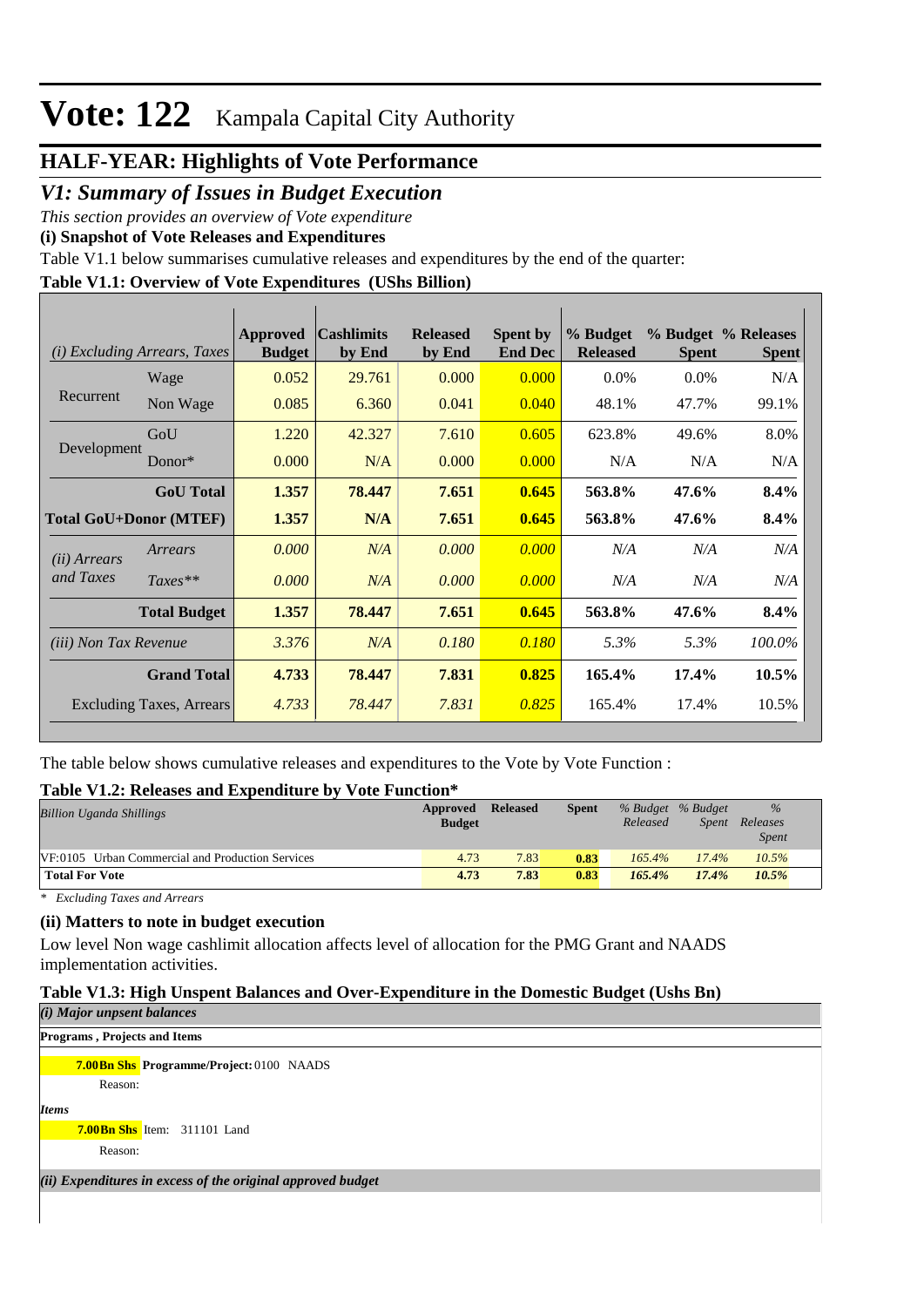# Vote: 122 Kampala Capital City Authority

## **HALF-YEAR: Highlights of Vote Performance**

*\* Excluding Taxes and Arrears*

## *V2: Performance Highlights*

*This section provides highlights of output performance, focusing on key outputs and actions impelemented to improve section performance.*

#### **Table V2.1: Key Vote Output Indicators and Expenditures\***

| Vote, Vote Function<br><b>Key Output</b>                                                                                    | <b>Approved Budget and</b><br><b>Planned outputs</b>                                    |       | <b>Cumulative Expenditure</b><br>and Performance                                                                                                                  | <b>Status and Reasons for any</b><br><b>Variation from Plans</b>            |       |
|-----------------------------------------------------------------------------------------------------------------------------|-----------------------------------------------------------------------------------------|-------|-------------------------------------------------------------------------------------------------------------------------------------------------------------------|-----------------------------------------------------------------------------|-------|
| <b>Vote Function: 0105 Urban Commercial and Production Services</b>                                                         |                                                                                         |       |                                                                                                                                                                   |                                                                             |       |
| Output: 010503                                                                                                              | <b>Market Access for Urban Agriculture</b>                                              |       |                                                                                                                                                                   |                                                                             |       |
| Description of Performance: - Farmers supported will lead to 337 females and 254 males were Execution of work is as per the | increased household income and provided with inputs under the<br>improved food security |       | NAADS programme. Inputs<br>included; day old chicks, bags<br>animal feeds, boosters,<br>vaccines Vials, piglets,<br>mushroom units, and<br>groundnuts processors. | workplan and targets are likely<br>to be met.                               |       |
| Performance Indicators:                                                                                                     |                                                                                         |       |                                                                                                                                                                   |                                                                             |       |
| Number of small scale urban<br>farmers introduced to new<br>technologies                                                    | 800                                                                                     |       | 42                                                                                                                                                                |                                                                             |       |
| Number of farmers supported<br>with inputs and knowledge                                                                    | 800                                                                                     |       | 42                                                                                                                                                                |                                                                             |       |
| Output Cost:                                                                                                                | UShs Bn:                                                                                | 1.533 | UShs Bn:                                                                                                                                                          | 0.744 % Budget Spent:                                                       | 48.5% |
| Output: 010580                                                                                                              | <b>Urban Market Construction</b>                                                        |       |                                                                                                                                                                   |                                                                             |       |
| Description of Performance: - Purchase land to construct                                                                    | more markets. Sart construction<br>of at least one market                               |       | Procuring of Contractor for<br>construction of Busega Market<br>is underway.                                                                                      | Procuring of Contractor for<br>construction of Busega Market<br>is underway |       |
| Performance Indicators:                                                                                                     |                                                                                         |       |                                                                                                                                                                   |                                                                             |       |
| Status of construction of<br>urban markets                                                                                  | 10%                                                                                     |       | $\mathbf{0}$                                                                                                                                                      |                                                                             |       |
| <b>Output Cost:</b>                                                                                                         | UShs Bn:                                                                                | 3.200 | UShs Bn:                                                                                                                                                          | 0.081 % Budget Spent:                                                       | 2.5%  |
| <b>Vote Function Cost</b>                                                                                                   | <b>UShs Bn:</b>                                                                         |       | 4.733 UShs Bn:                                                                                                                                                    | 0.825 % Budget Spent:                                                       | 17.4% |
| <b>Cost of Vote Services:</b>                                                                                               | UShs Bn:                                                                                |       | 4.733 UShs Bn:                                                                                                                                                    | 0.825 % Budget Spent:                                                       | 17.4% |

*\* Excluding Taxes and Arrears*

289 farmers have adopted the artificial insemination. Meanwhile,286 piglets were born bringing the total number of piglets born to 697 since the start of pig rearing project in 2013/14. Total number distributed so far since the project started now stands at 380.

138 Groups were sensitized to form and register cooperatives. 121 SACCOS were inspected. Executives from 51 SACCOs were trained on governance and management of SACCOs, 6 Full audits of cooperatives were carried out.

147 females and 113 males were provided with inputs under the NAADS programme. Inputs provided under the programme include; 40,300 day old chicks, 1576 bags animal feeds, 289 boosters, 40 vaccines Vials, 45 piglets, 6 mushroom units, and 3 groundnuts processors.

#### **Table V2.2: Implementing Actions to Improve Vote Performance**

## *V3: Details of Releases and Expenditure*